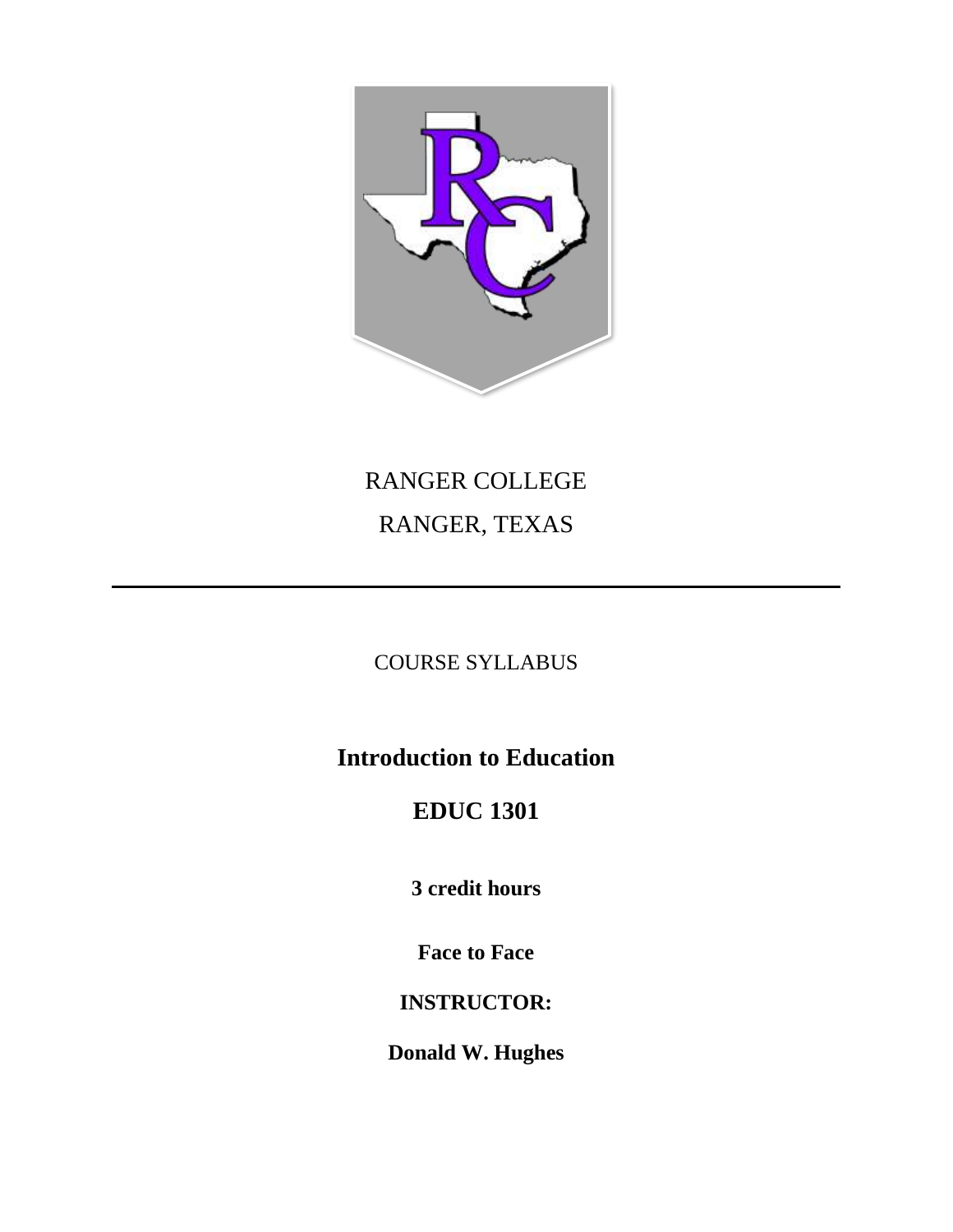| <b>INSTRUCTOR:</b> Donald W. Hughes |
|-------------------------------------|
| dhughes@rangercollege.edu           |
| By Appointment                      |
| 254-631-1824                        |
| By Appointment                      |
|                                     |

#### **I. Texas Core Curriculum Statement of Purpose**

Through the Texas Core Curriculum, students will gain a foundation of knowledge of human cultures and the physical and natural world, develop principles of personal and social responsibility for living in a diverse world, and advance intellectual and practical skills that are essential for all learning.

#### **II. Course Description**

An enriched, integrated pre-service course and content experience that: 1) provides active recruitment and institutional support of students interested in a teaching career, especially in high need fields; 2: provides students with opportunities to participate in early field observations at all levels of P-12 schools with varied and diverse student populations; 3) provides students with support from college and school faculty, preferably in small cohort groups, for the purpose of introduction to and analysis of the culture of schooling and classrooms; 4) course content should be aligned as applicable with State Board for Educator Certification Pedagogy and Professional Responsibilities standards; and 5) course must include a minimum of 16 contact hours of field experience in P-12 classrooms.

#### **III. Required Background or Prerequisite**

The only prerequisite is a desire to pursue education as a career.

#### **IV. Required Textbook and Course Materials**

TEACH 3, 3rd Edition Janice Koch Hofstra University ISBN-10: 1305094646 | ISBN-13: 9781305094642

#### **V. Course Purpose**

Education opens minds and opens doors. The purpose of this course is to help you explore what role you want to take in education.

#### **VI. Learning Outcomes**

Upon successful completion of this course, students will:

• Identify current issues influencing the field of education and teacher professional development.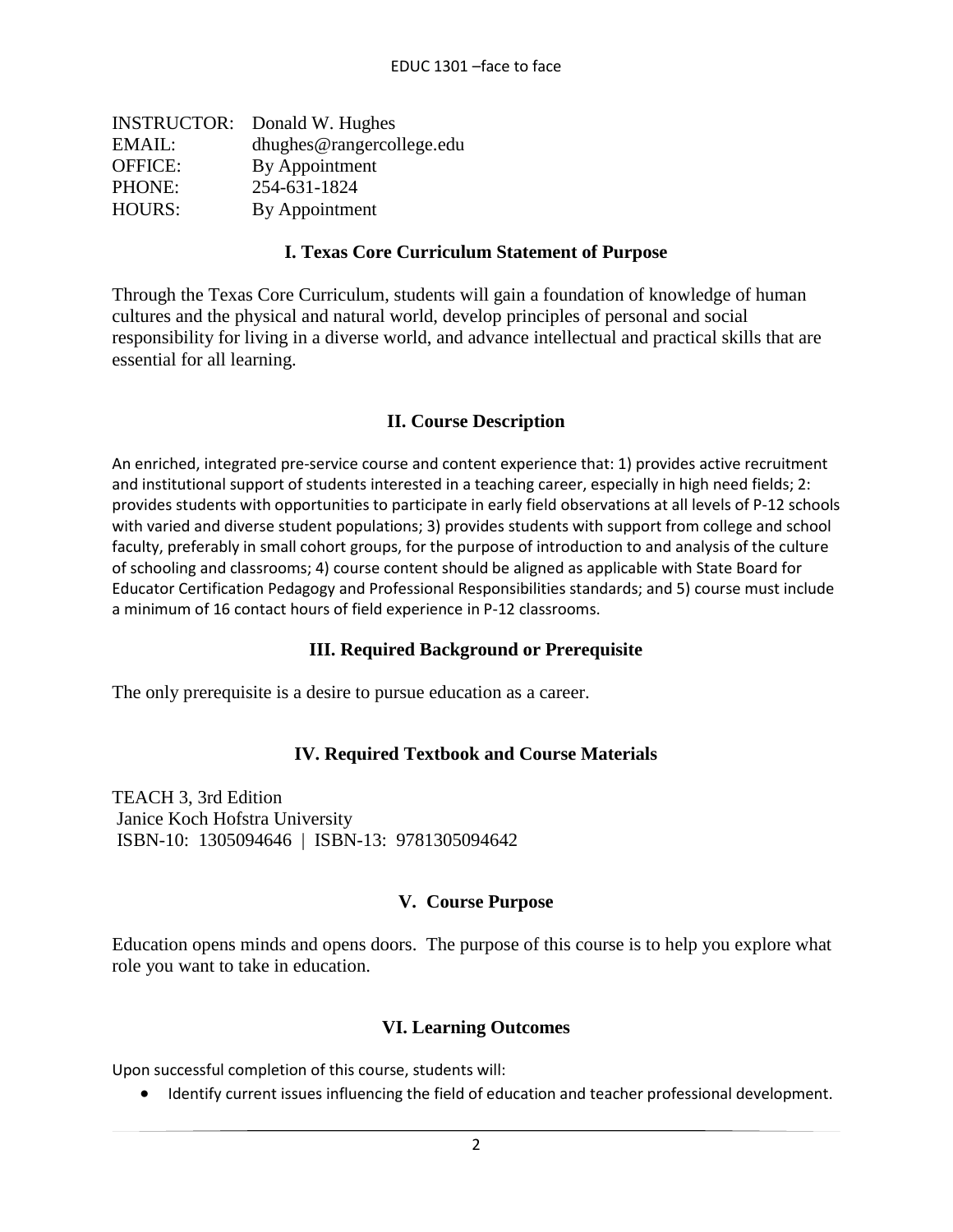- Analyze the culture of schooling and classrooms from the perspectives of language, gender, socioeconomic, ethnic, and disability-based academic diversity and equity.
- Provide examples from classroom observations and course activities that demonstrate understanding of educational pedagogy and professional responsibilities of teachers.
- Evaluate personal motivations, educational philosophies, and factors related to educational career decision making.
- Recognize the various multiple intelligences/learning styles in order to be able to implement instructional practices that meet the needs of all students.

## **VII. Core Objectives**

This course meets the following of the six Core Objectives established by Texas:

- ☒ **Critical Thinking Skills (CT) –** Creative thinking, innovation, inquiry, and analysis; evaluation and synthesis of information
- $\boxtimes$  **Communication Skills (COM)** effective development, interpretation and expression of ideas through written, oral, and visual communication
- ☐ **Empirical and Quantitative Skills (EQS) –** The manipulation and analysis of numerical data or observable facts resulting in informed conclusions
- $\boxtimes$  **Teamwork (TW)** The ability to consider different points of view and to work effectively with others to support a shared purpose or goal
- ☒ **Social Responsibility (SR) –** Intercultural competence, knowledge of civic responsibility, and the ability to engage effectively in regional, national, and global communities
- $\boxtimes$  **Personal Responsibility (PR)** The ability to connect choices, actions, and consequences to ethical decision-making

## **VIII. Methods of Instruction**

Lecture, class discussions, observations, guest speakers, group projects, reading assignments, and audio-visual presentations will be used.

## **IX. Methods of Assessment**

- Portfolio (40%)(CR, COM, SR, PR) documentation and summary of the required hours of educational observations
- Projects/Group Activities (20%(CR, COM, TW, SR, PR) various assigned projects and group activities relating to the course material
- Presentation (10 %)(CR, COM, SR, PR) presentation of portfolio
- Mid-Term Exam (10%)(CR, COM, SR, PR) mid-term exam over the first half of the material presented in the course.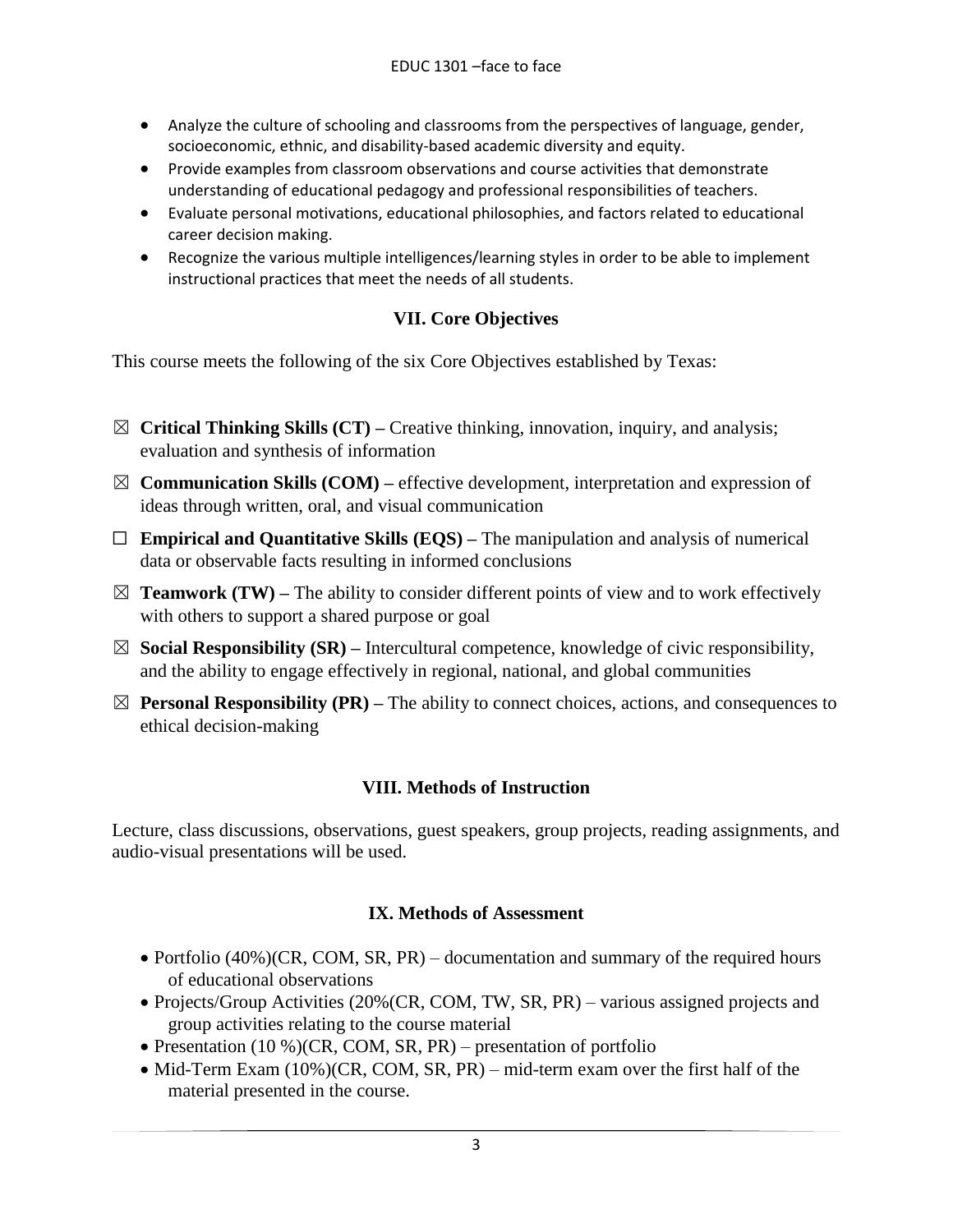- Final (10%)(CR, COM, SR, PR) exam over second half of the material presented in the course.
- Class Participation (10%)\*CR, COM, SR, CP) Class participation includes:
	- 1. Attendance
	- 2. Preparation
	- 3. Participation
- Extra Credit extra credit will be given for completed review sheets turned in prior to the taking of each exam.

Grading scale:  $A = 90-100\%$   $B = 80-89$   $C = 70-79$   $D = 60-69$   $F = Below 60$ 

#### **X. Course/Classroom Policies**

- 1. **Arrive on time, come prepared, have all assignments/materials with you.** As a future educator, you should appreciate how important it is come ready to learn and participate.
- 2. **Turn in assignments on time.** By accepting this syllabus, you agree to accept a score of zero on any late work.
- 3. **Make-up for Mid-term.** If you miss the mid-term, you have two weeks from the original date of the exam to make it up. There is no make for missing the final.
- 4. **DO NOT CHEAT.** Any assignment reflecting cheating, plagiarism, or any other form of academic dishonesty will receive a grade of zero. A second instance will result in automatic failure of the class and a report being filed with Ranger College's Vice President of Instruction. The consequences of this report can be quite severe for your academic future. For more details, see the section of the Ranger College Catalog (available at www.rangercollege.edu/catalog.pdf), titled "Student Misconduct," subsection "Academic Dishonesty."
- 5. **Six absences = Dropped from class with a failing grade.** I expect you to attend class regularly. If you will be unable to attend, notify me. As per Ranger College's stated absence policy in the general college catalog (see pages 25-26 at http://rangercollege.edu/catalog.pdf), the only absences that will be excused are "official" ones, defined as those that occur due to authorized Ranger College activities (such as sporting events). Unofficial absences are counted from the first day of class as listed in the College Calendar, regardless of the date of your registration
- 6. **NO ELECTRONIC DEVISES.** No phones, laptops, tablets, headphones, music/audio video playing or recording devises. These interfere with educational process in the classroom.
- 7. **Email:** I am happy to communicate with you by email and will do my best to respond within 24 hours. Please include your name and your course.

## **XI. Course Outline/Schedule**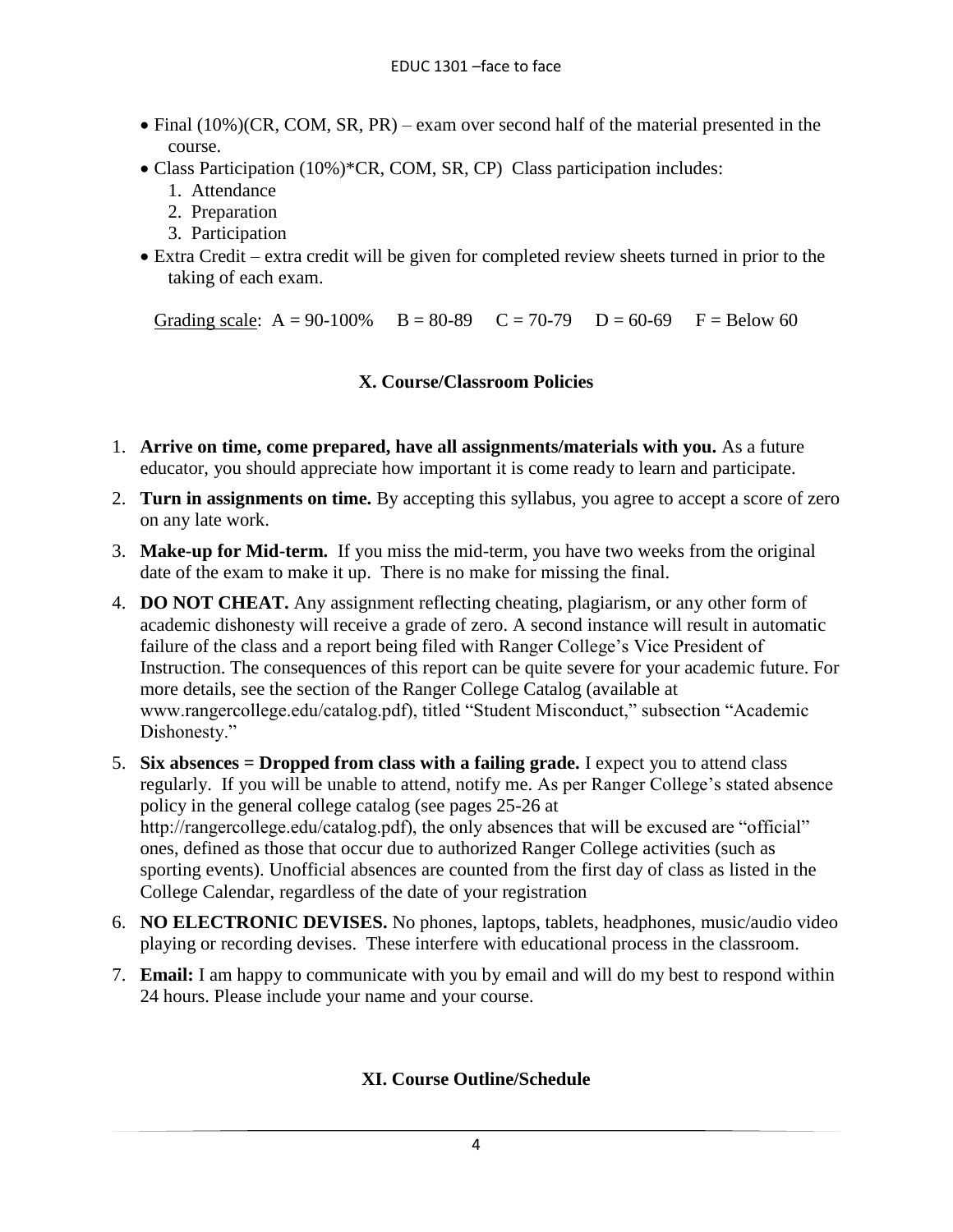| Week           | Assignments/Topics            |
|----------------|-------------------------------|
| $\mathbf{1}$   | Introduction, lass Polices    |
|                | Part 1                        |
| $\overline{2}$ | Part 1                        |
|                | Part 1                        |
| 3              | Part 1                        |
|                | Part 1                        |
| $\overline{4}$ | Part 1                        |
|                | Part 2                        |
| 5              | Part 2                        |
|                | Part 2                        |
| 6              | Part 2                        |
|                | Part 2                        |
| 7              | Part 2                        |
|                | Part 2                        |
| 8              | Review                        |
|                | Midterm                       |
| 9              | Part 3                        |
|                | Part 3                        |
| 10             | Part 3                        |
|                | Part 3                        |
| 11             | Part 3                        |
|                | Part 4                        |
| 12             | Part 4                        |
|                | Part 4                        |
| 13             | Part 4                        |
|                | Part 4                        |
| 14             | Part 4                        |
|                | Part 4                        |
| 15             | Portfolios due, Presentations |
|                | Presentations                 |
| 16             | Presentations                 |
|                | Review                        |
| 17             | Final                         |

## **XII. Non-Discrimination Statement**

Admissions, employment, and program policies of Ranger College are nondiscriminatory in regard to race, creed, color, sex, age, disability, and national origin.

## **XIII. ADA Statement**